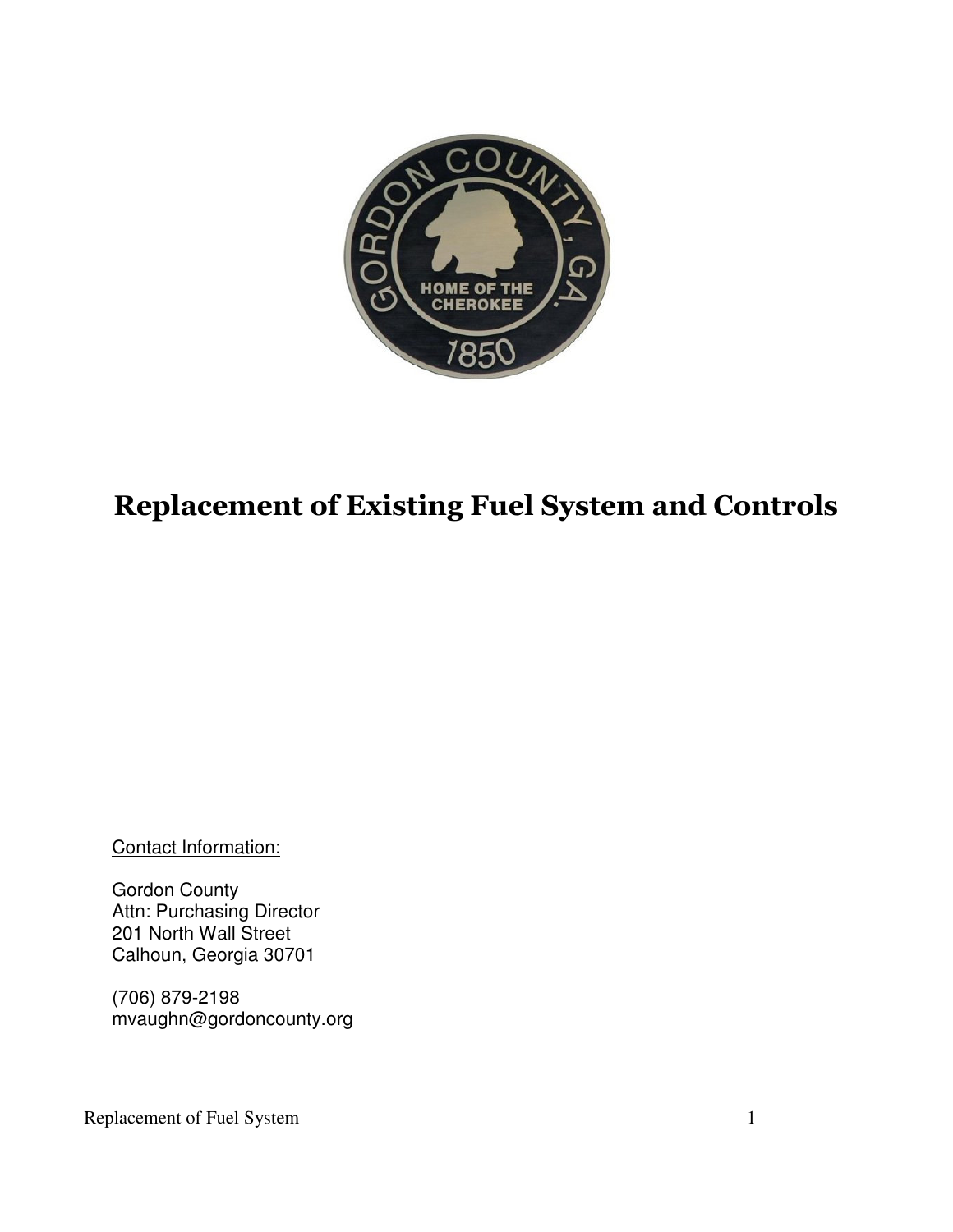# **TABLE OF CONTENTS**

| 1.0  |  |
|------|--|
| 1.1  |  |
| 1.2  |  |
| 1.3  |  |
| 1.4  |  |
| 1.5  |  |
| 2.0  |  |
| 3.0  |  |
| 4.0  |  |
| 5.0  |  |
| 6.0  |  |
| 7.0  |  |
| 8.0  |  |
| 9.0  |  |
| 10.0 |  |
| 10.1 |  |
| 10.2 |  |
|      |  |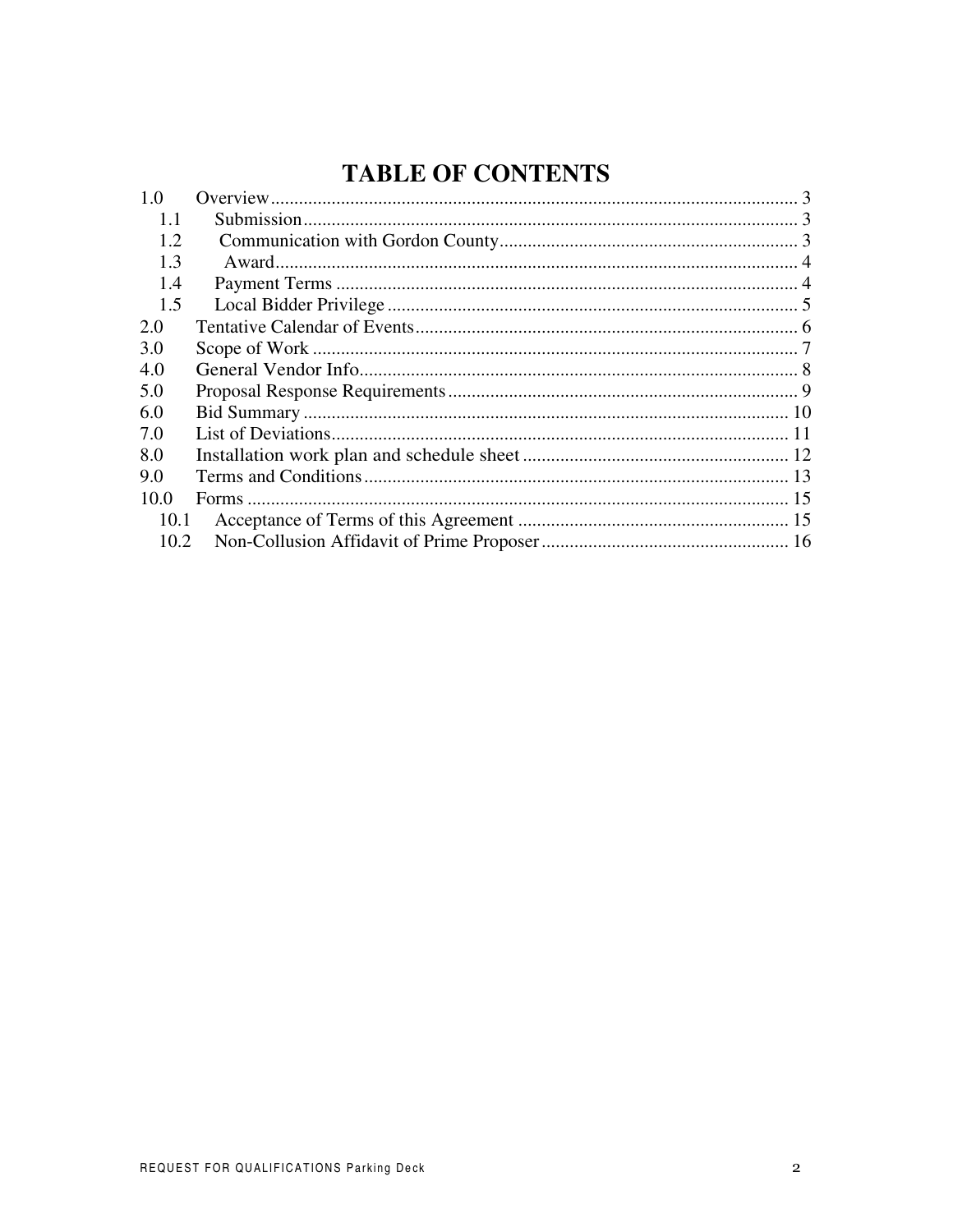### **1.0 Overview**

The Gordon County Board of Commissioners will be accepting sealed written Bids from qualified vendors to furnish and install fuel dispensing, fuel control systems and controller and tank monitoring and testing system replacing existing equipment.

#### *1.1 Submission*

If you choose to submit a Bid for this service and products, the County requires the vendor submit one (1) sealed original printed bid/proposal (faxes not accepted) and one (1) electronic copy of the bid/proposal. Your sealed bid/proposal must be marked, "Fuel System Replacement" and delivered to the Gordon County Administration Building at 201 N. Wall Street, Calhoun, Georgia 30701 **no later than 2:00 p.m. on September 10, 2014.** The receiving time at the Gordon County Administration Building 201 N. Wall Street – Calhoun, GA 30701 will be the governing time for acceptability of the bid. The bid response shall be in the form defined in **5.0 Proposal Response Requirements.**

Any response received after the deadline date and time shall be returned unopened. Incomplete responses may not be considered if the omissions are determined to be significant. All Bids will be publicly opened and bid cost read at that time and place. You are invited to attend the opening. The submitted bid costs will be posted online at www.gordoncounty.org the day after the bid opening.

The Gordon County Board of Commissioners reserves the right to accept, or reject, any and all Bids received and/or disregard informalities in the Bids received. If additional information is needed, contact Martin Vaughn, Gordon County Purchasing Director mvaughn@gordoncounty.org

#### *1.2 Communication with Gordon County*

All Communications regarding this Bid should be communicated through Gordon County Purchasing. Telephone inquiries will not be accepted. Any questions regarding this Bid should be submitted to Martin Vaughn via e-mail – mvaughn@gordoncounty.org. Your inquiry must contain "Fuel System Replacement", your company name, address, and telephone number Information obtained from any other source is not official and should not be relied upon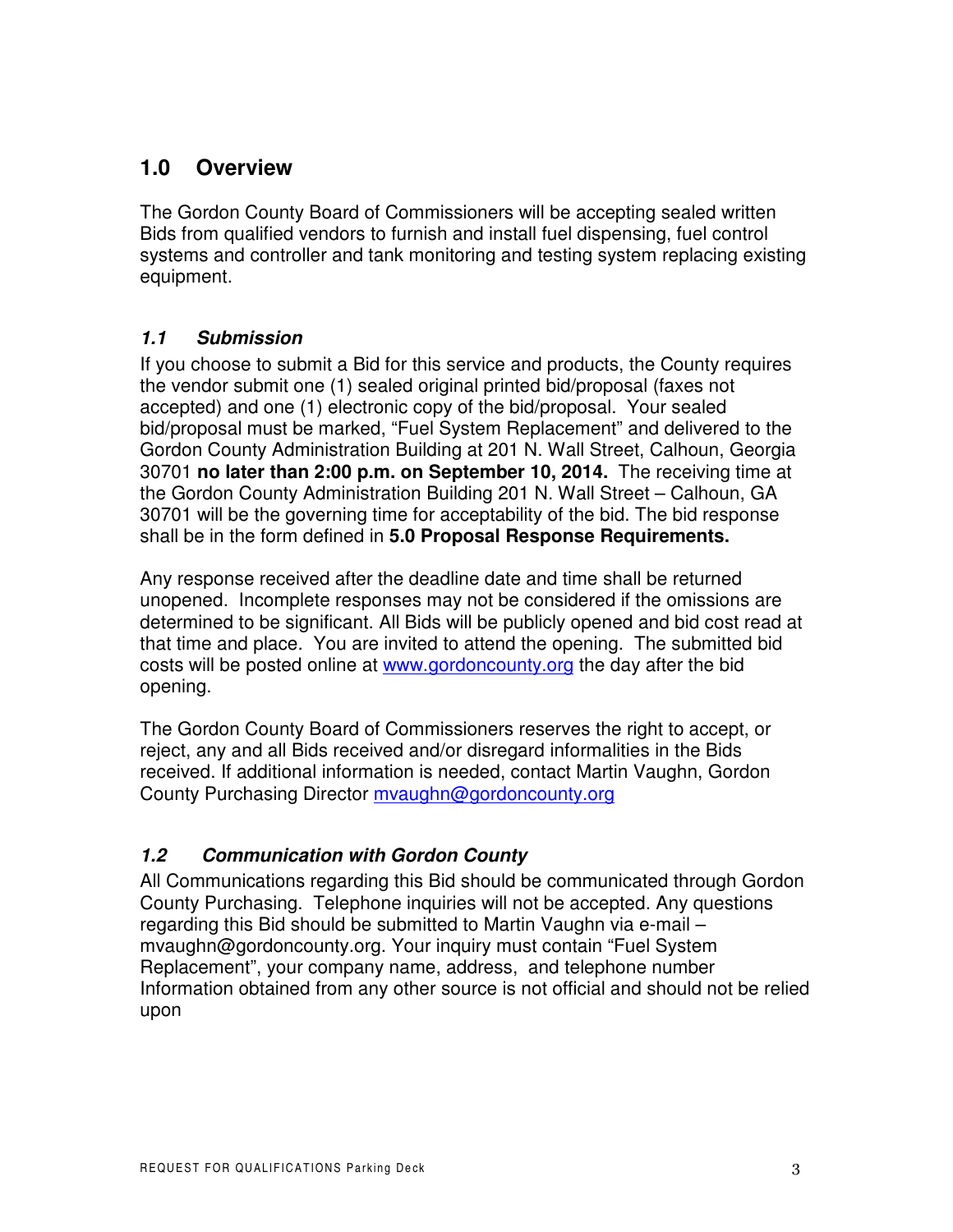#### *1.3 Award*

While the County is entertaining a Bid, it will not be bound to award the Bid.

The County may contact and evaluate the vendor's and any subcontractor's references; contact any vendor to clarify response; contact any current or past users of a vendors or subcontractors services.

The County will not be obligated to accept the lowest offer but will make an award in the best interest of the County after all factors have been evaluated.

The County will be the sole judge of the successful offer. The County reserves the right to negotiate with any and all vendors. Vendors are advised that it is possible that an award may be made without discussion or any contact concerning the Bid received. Accordingly, Bids should contain the most favorable terms from a price and technical standpoint, which the vendor can submit to the County. **DO NOT ASSUME** that you will be contacted or afforded an opportunity to clarify, discuss or revise your proposal.

#### *1.4 Payment Terms*

**THE COUNTY SHALL:** Pay the contractor in payments with terms of NET 60 unless cash discounts are offered for early payment. The county will pay contractor within 15 days if contractor accepts American Express as payment and does not impose fees or misc. charges for accepting American Express.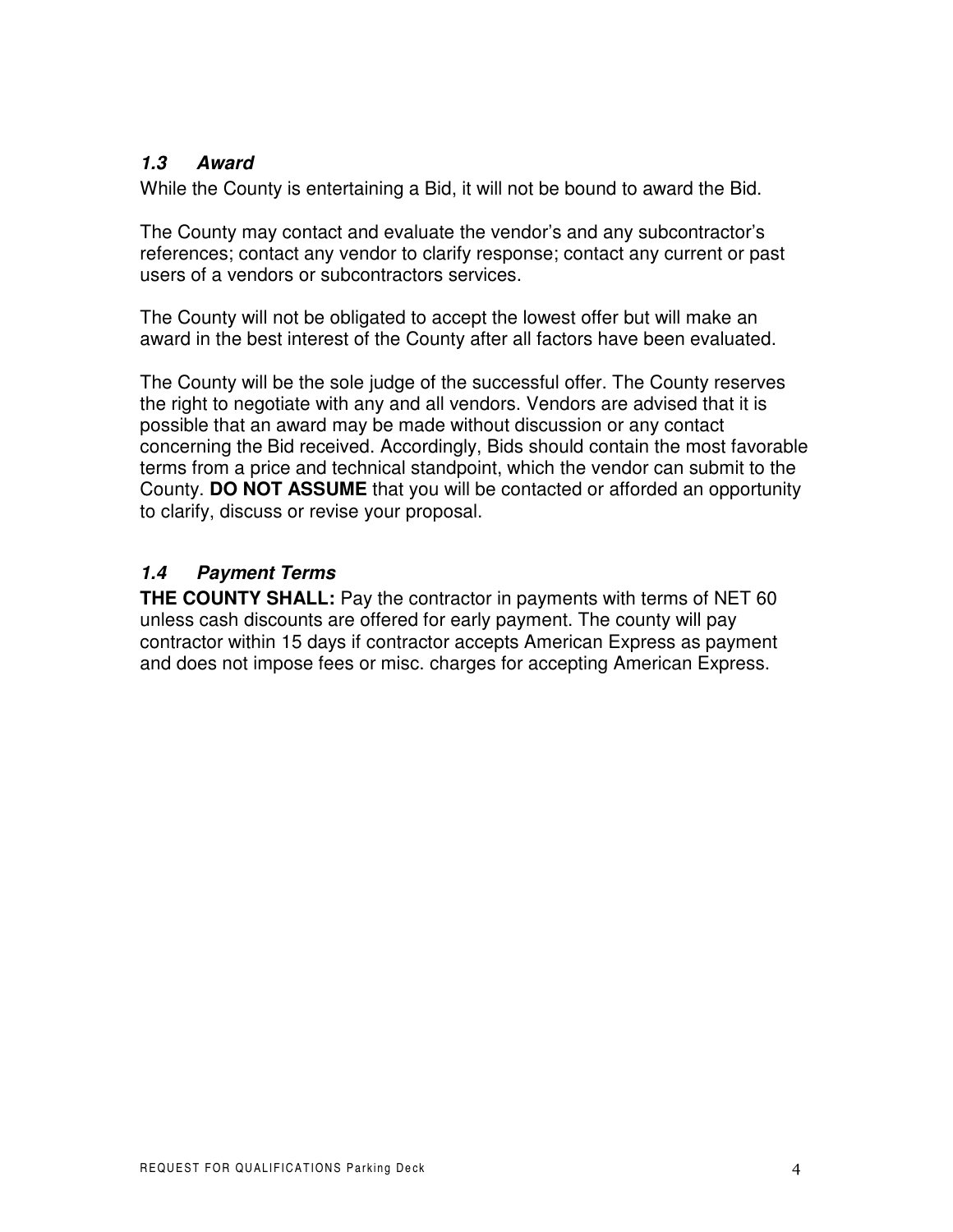#### *1.5 Local Bidder Privilege*

The County has within the purchasing policies a Local Bidder Privilege as defined below:

**Because bids awarded to "local" vendors contribute to the Gordon County tax base and promote the local economy, the Gordon County Board of Commissioners has determined that, under certain circumstances, such "local" vendors shall be provided an additional privilege when bidding against non-local vendors.**

**If a "local" vendor's bid shall meet all specifications and is not more than four percent (4%) more than the lowest responsive and responsible bidder, the lowest bidding "local" vendor shall be given one (1) business day from the opening of such bids in which to notify the Purchasing Director that it agrees to match the low bid submitted by any non-local vendor. If such "local" vendor shall not agree to match the low bid, then the next lowest "local" vendor, if any within this specified category, shall be given one (1) business day there from to notify the Purchasing Director that it agrees to match the low bid submitted by any non-local vendor, and so on until all "local" vendors who fall within the specified category have had an opportunity to match the low bid.**

**This privilege or preference shall not apply to road construction or public works projects otherwise governed by Georgia Law or to the purchase of any other goods and/or services, for which such preference is prohibited by Georgia Law.**

**A "local" vendor for purposes of this section shall be defined as a vendor maintaining a physical presence within Gordon County, including, but not limited to the maintenance of one (1) or more offices within Gordon County with continuous employment of not fewer than two (2) persons at such office(s) for more than six (6) months prior to the submission of such bid. The mere maintenance of a post office box within Gordon County shall not qualify a vendor as "local" for purposes of this policy**.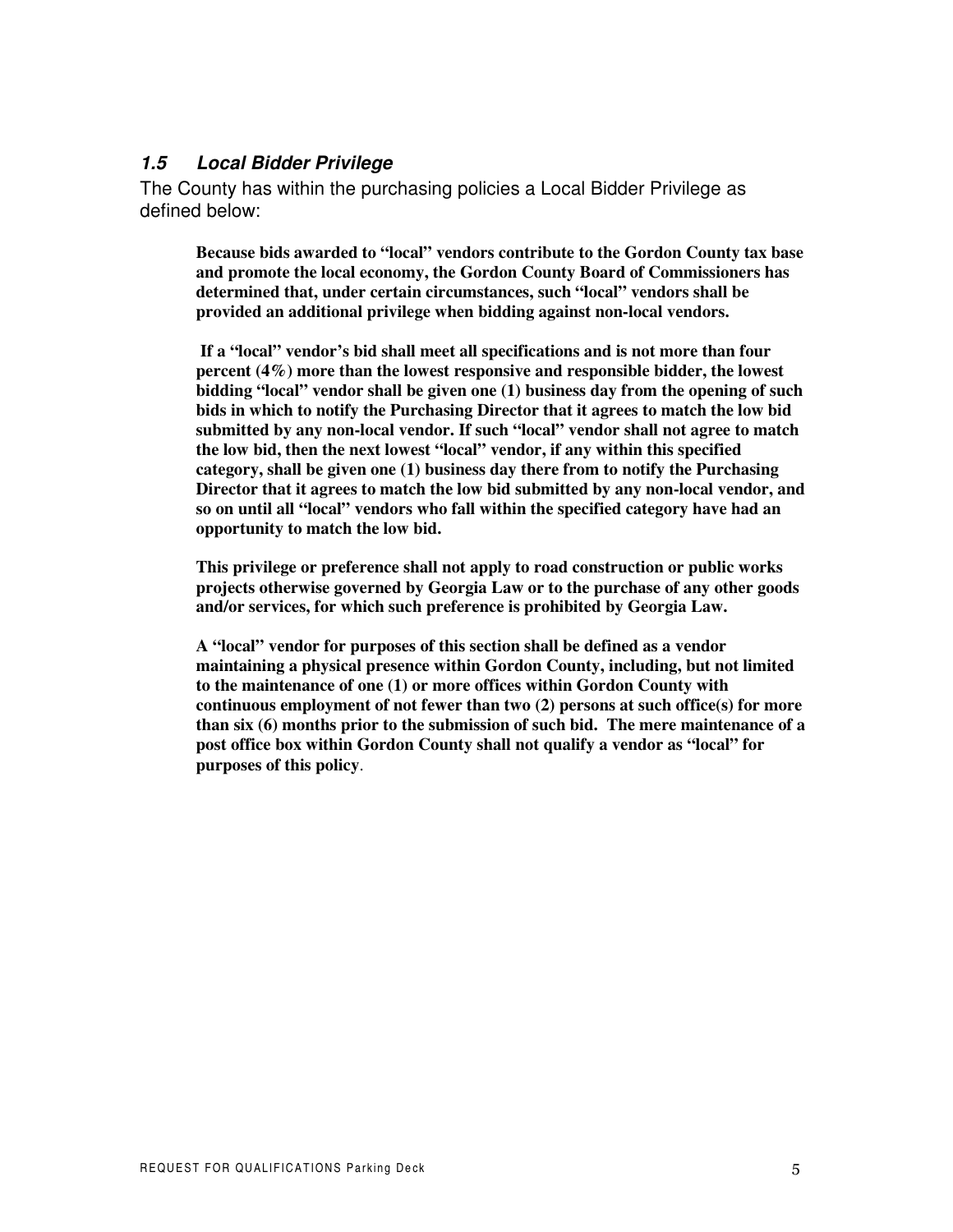## 2.0 Tentative Calendar of Events

| <b>Bid Posted:</b>                                                                                 | August 14, 2014               |
|----------------------------------------------------------------------------------------------------|-------------------------------|
| <b>Mandatory Pre-Bid Meeting</b><br>Gordon County Public Works - 4011 SR 53 - Calhoun, GA 30701    | August 28, 2014 at 10 a.m.    |
| <b>Question Deadline</b>                                                                           | Sept. 4, 2014, 2014 at 4 p.m. |
| <b>Bid Submittal Deadline</b><br>Gordon County Admin Building - 201 N Wall St. - Calhoun, GA 30701 | September 10, 2014 at 2PM     |
| Evaluation                                                                                         | Sep. 10 thru Sep. 15, 2014    |
| Possible Vendor notification of award                                                              | September 15, 2014            |
|                                                                                                    |                               |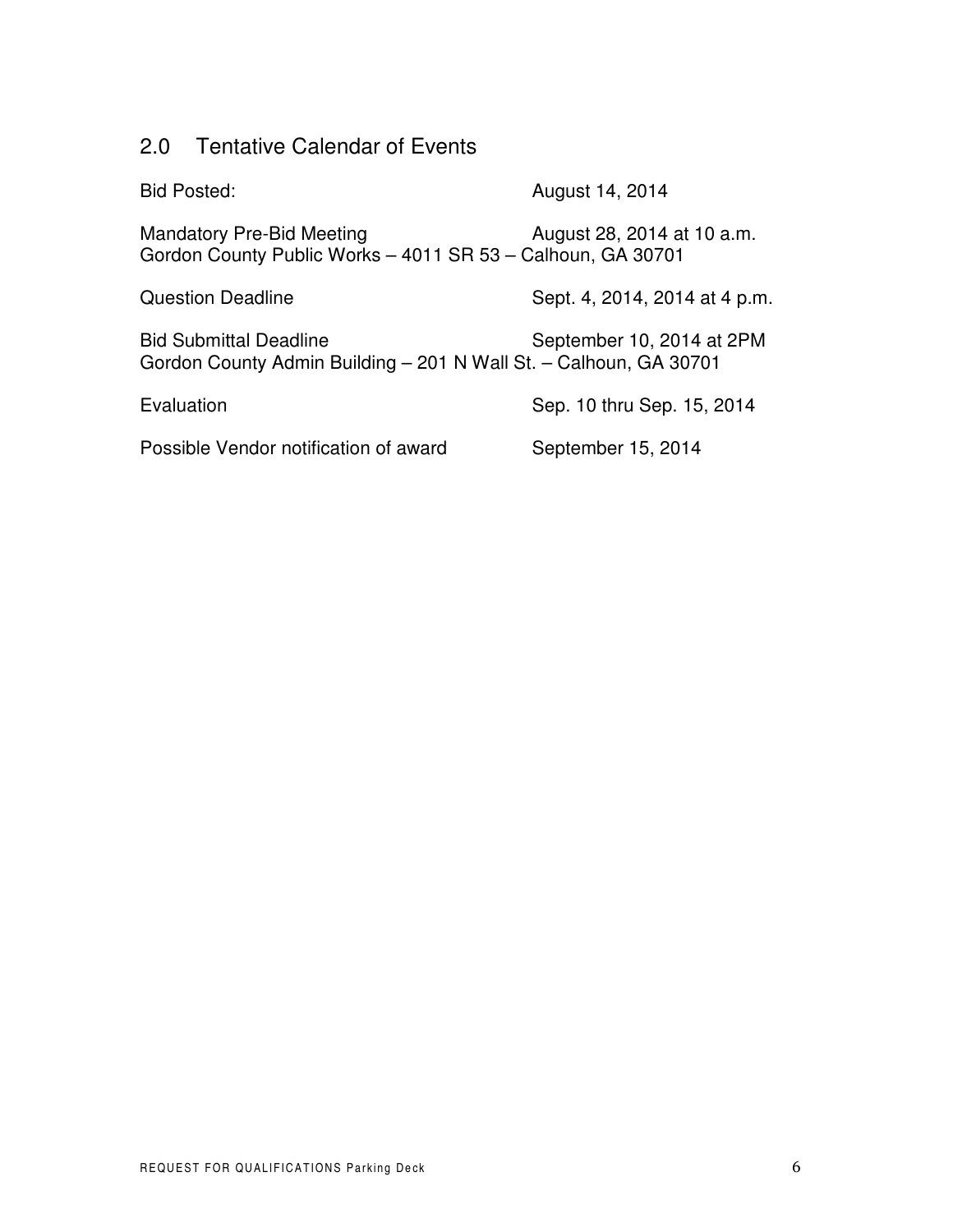### 3.0 Scope of Work

The vendor will furnish and install a replacement fuel dispensing, fuel control systems and controller, tank monitoring and testing system on the existing fuel island. The vendor is to use as much as possible the existing electrical panels, existing internal router, existing piping, shear valves, wire, conduit and existing computer. This is a turnkey project. It will be the responsibility of the awarded vendor to install the specified equipment and systems and test.

- Remove existing Gasboy JCA100 mechanical dispensers and dispose offsite.
- Remove existing K800 FIT and dispose offsite
- Install 2 new fuel dispensers on existing island (Wayne Fuel Dispenser Select or equal ) with two nozzles per dispenser
- Install 1 new outdoor Fuel Control System will have 2 additional available hose positions for future use (DEF dispenser) (K800 Hybrid or equal)
- Remove existing fuel site control from office area and dispose offsite
- Install and connect 1 new fuel site controller (FSC3000 or equal)
- Connect new fuel site controller to existing computer
- Install new fuel management software on existing computer and establish communications with new fuel site controller, new fuel control system, etc.(Phoenix Plus software or equal)
- Startup and program new fuel control system and test for proper operation
- Provide training on new fuel control system and new fuel management software
- Install new chip key encoder and check for proper operation using existing keys if possible
- Install new hanging hardware
- Purge, calibrate, test and start up new fuel dispensers
- Remove existing TLS300C tank monitor gauge and dispose offsite
- Install new tank monitor, (2) new probes and connect (OPW Integra Tank Monitor or equal)
- Start and program new tank monitor and test for proper operation
- Connect new tank monitor to provided CAT5 cable and set up IP address
- Provide training on new tank monitoring system
- Provide any additional misc items and labor as may be necessary to insure a fully operational fueling station

Specify warranty on all hardware and software

Minimum of 2 sets of manuals on each component and software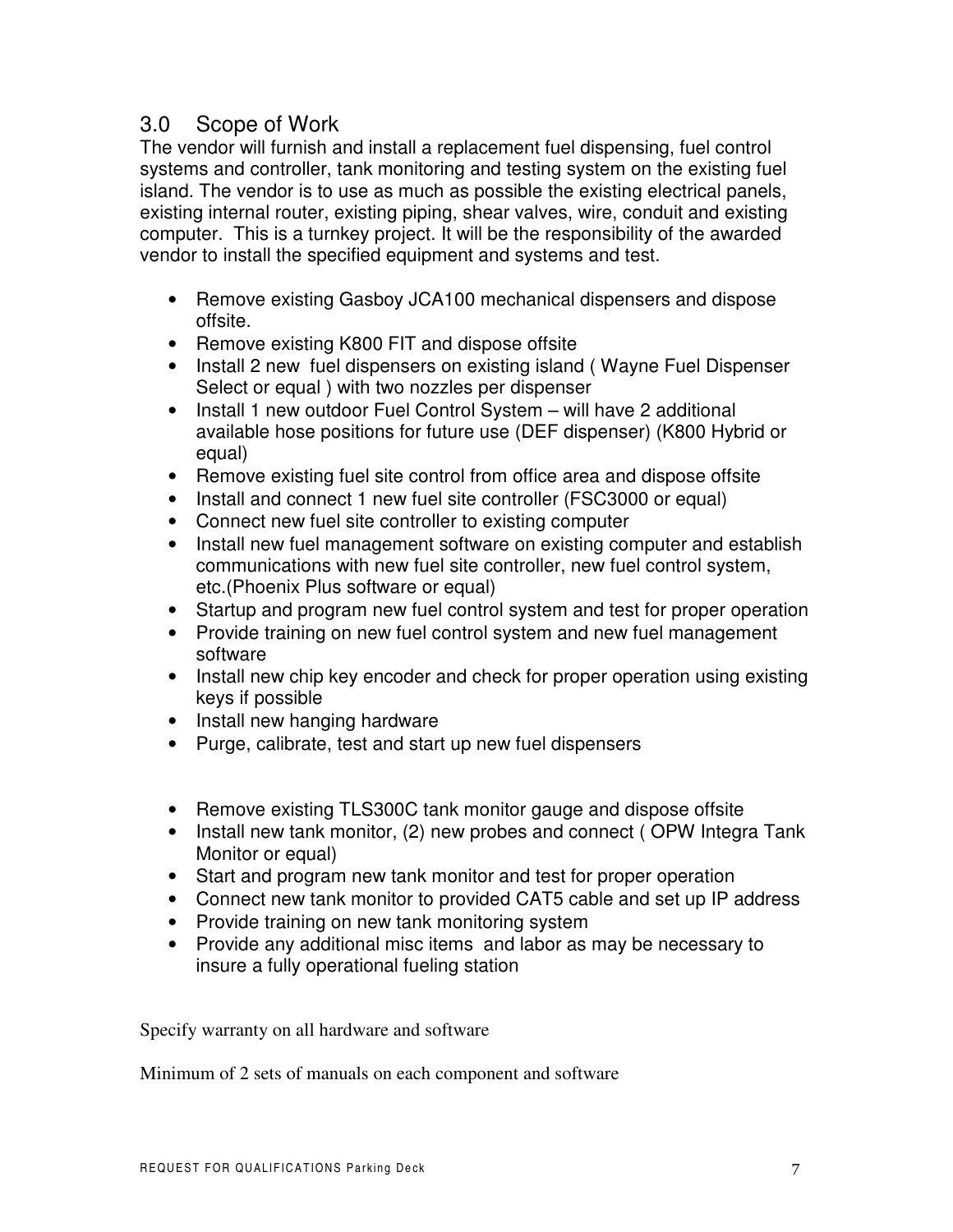#### 4.0 General Vendor Info

Vendor is to provide references detailing a minimum of 3 similar installations within the past 4 years.

All electrical connections and installation must be performed by or under the direct supervision of a licensed electrical contractor in the State of Georgia.

Vendor is to review and be familiar with the enclosed proposal specifications. Failure to review the specifications will not relieve the successful vendor of an obligation to furnish all products, services and labor necessary to carry out the provisions of the contract.

The successful proposing Vendor shall not assign or transfer any interest in the contract or subcontract any part of the contract without prior written approval from the County

The signer of the Bid must declare that the Bid is in all respects fair and in good faith without collusion or fraud and that the signer of the Bid has the authority to bind the principal proponent.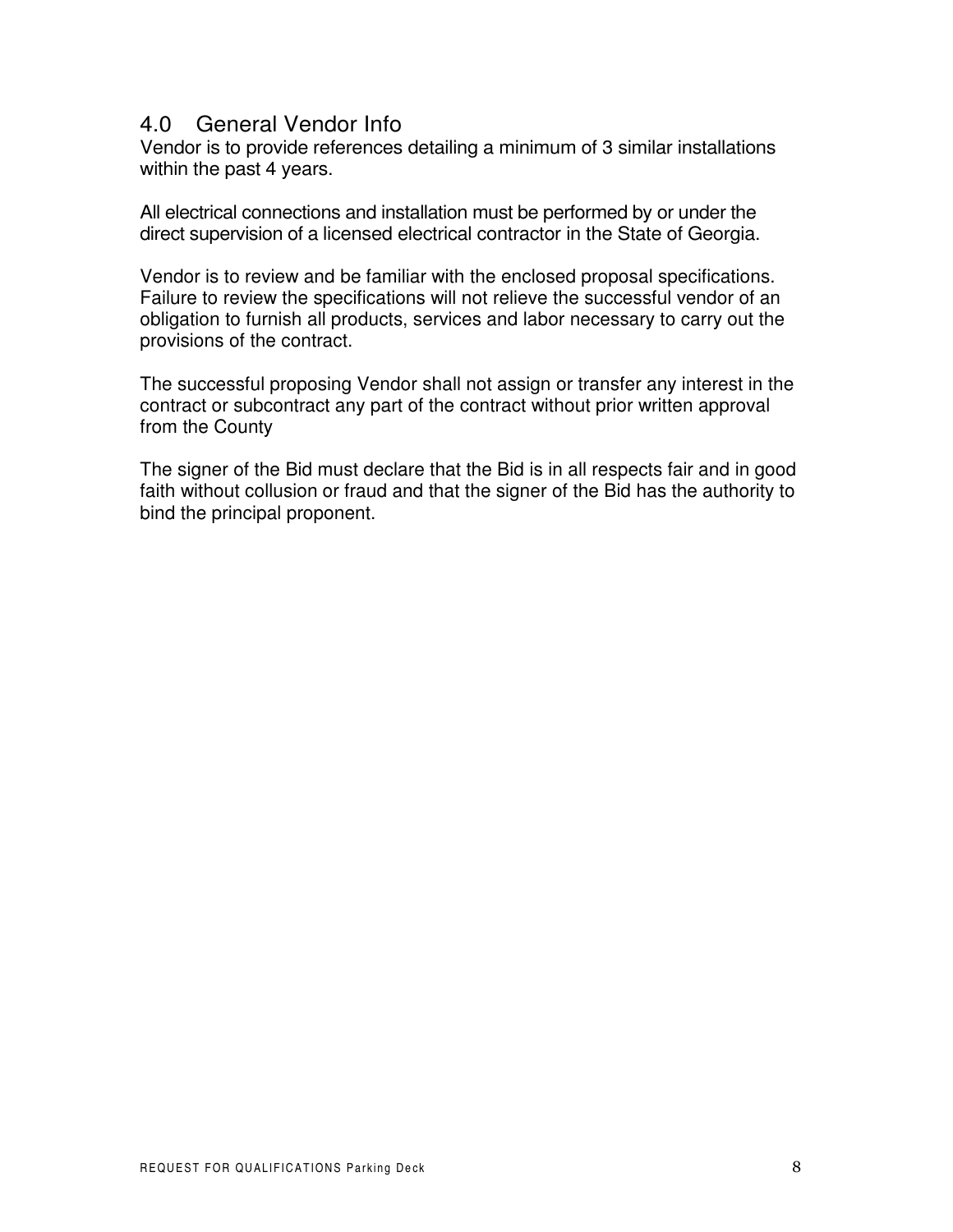#### 5.0 Proposal Response Requirements

Company Name: \_\_\_\_\_\_\_\_\_\_\_\_\_\_\_\_\_\_\_\_\_\_\_\_\_\_\_\_\_\_\_\_\_\_\_\_\_\_\_\_\_\_\_

Authorized Bidder: <br>
and the contract of the Date Date Date Date  $\sim$ 

The Bid response should be in the following order. **This sheet** should be the first page of your response followed by each of the following. *Check off each of the following to insure your response is complete.*

| Completed Bid Summary Sheet |  |
|-----------------------------|--|
|                             |  |

- **\_\_\_\_** Completed List of Deviations Sheet
- \_\_\_\_ Installation work plan and schedule Sheet
- \_\_\_\_ Any information that the company deems makes it uniquely qualified to perform this project.
- List of any Sub Contractors
- \_\_\_\_ References (3) of similar installations Include Description of Project, Contact Name, Company Name and Address and Current Phone number of contact
- **\_\_\_\_** Completed Acceptance of Terms of this Agreement Sheet.
- \_\_\_\_\_ Completed Non-Collusion Affidavit
- **\_\_\_\_** Dispenser Specifications
- \_\_\_\_ Fuel Control System Specifications
- \_\_\_\_ Fuel Site Controller Specifications
- \_\_\_\_ Fuel Management Software Specifications
- \_\_\_\_ Tank Monitor Specifications
- **\_\_\_\_\_** Any other information deemed necessary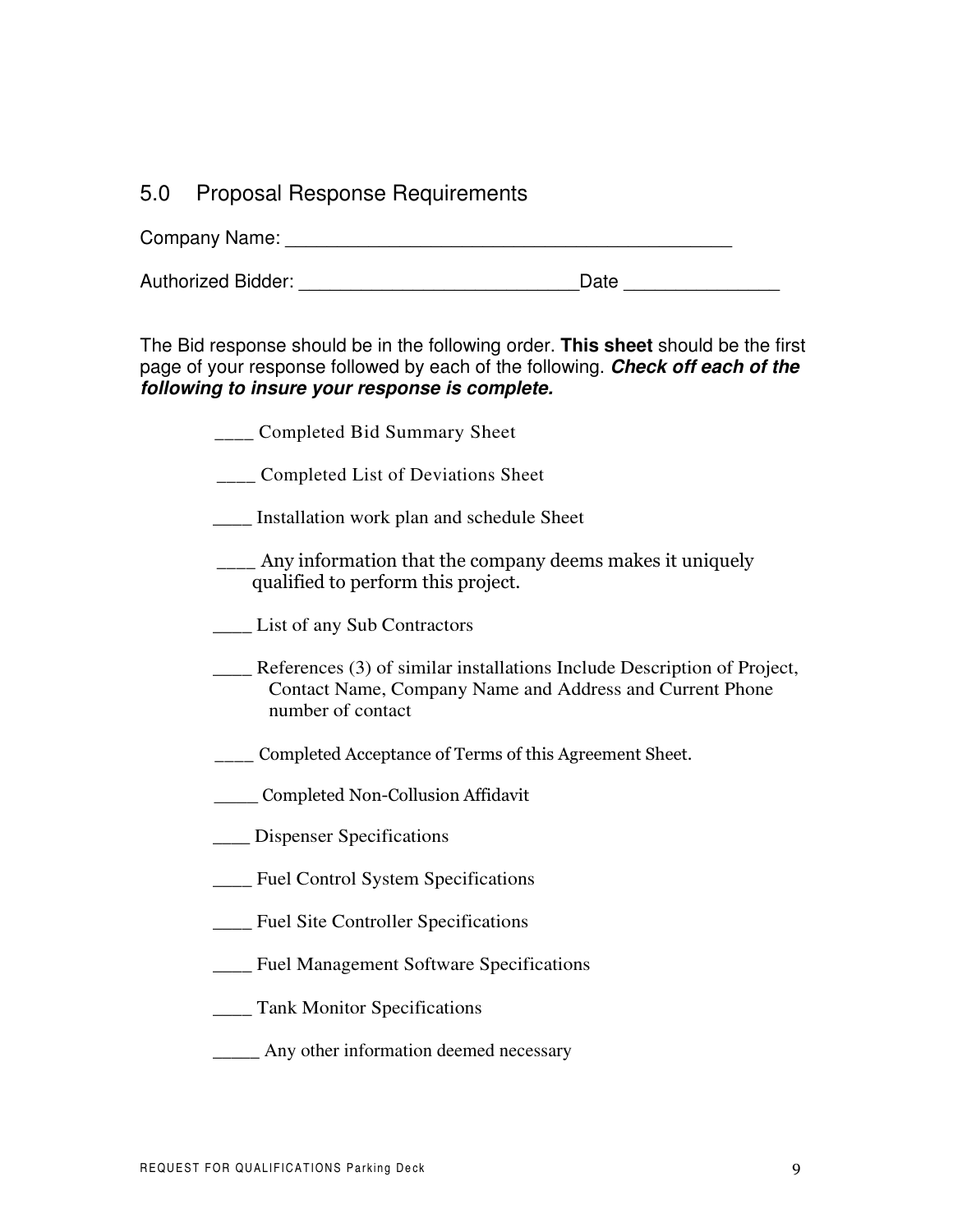### 6.0 Bid Summary

Specified hardware, software, labor and misc items required to installation the fully functioning fuel station on existing site . \$

Additional recommended equipment or value added options.

\$ \_\_\_\_\_\_\_\_\_\_\_\_\_\_

No fuel, transportation or other charges will be accepted accompanying this project

Company Name: \_\_\_\_\_\_\_\_\_\_\_\_\_\_\_\_\_\_\_\_\_\_\_\_\_\_\_\_\_\_\_\_\_\_\_\_\_\_\_\_\_\_\_

| <b>Authorized Bidder:</b> | Date |  |
|---------------------------|------|--|
|                           |      |  |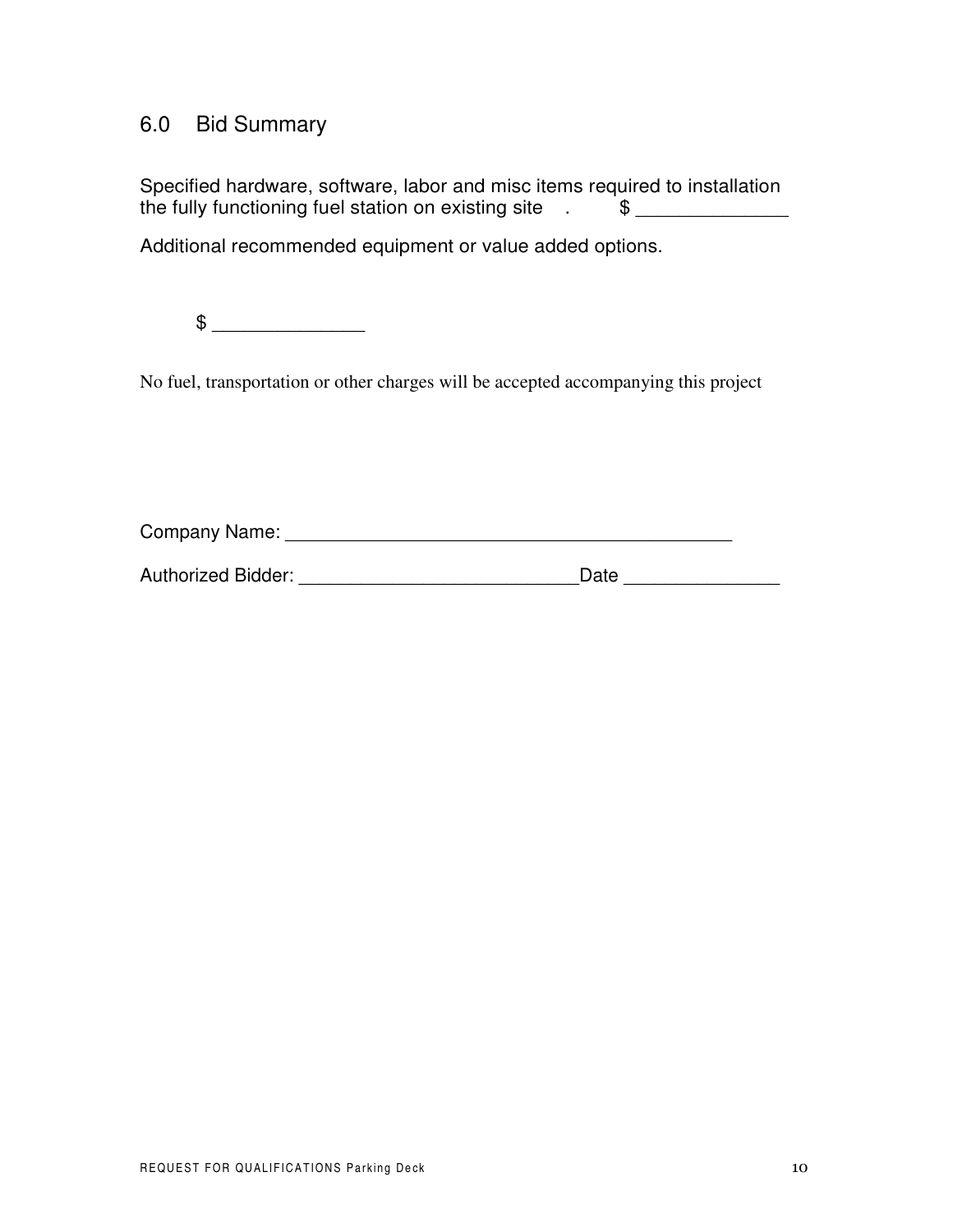### 7.0 List of Deviations

Deviations \_\_\_\_\_\_ (Y/N)

If yes detail deviations: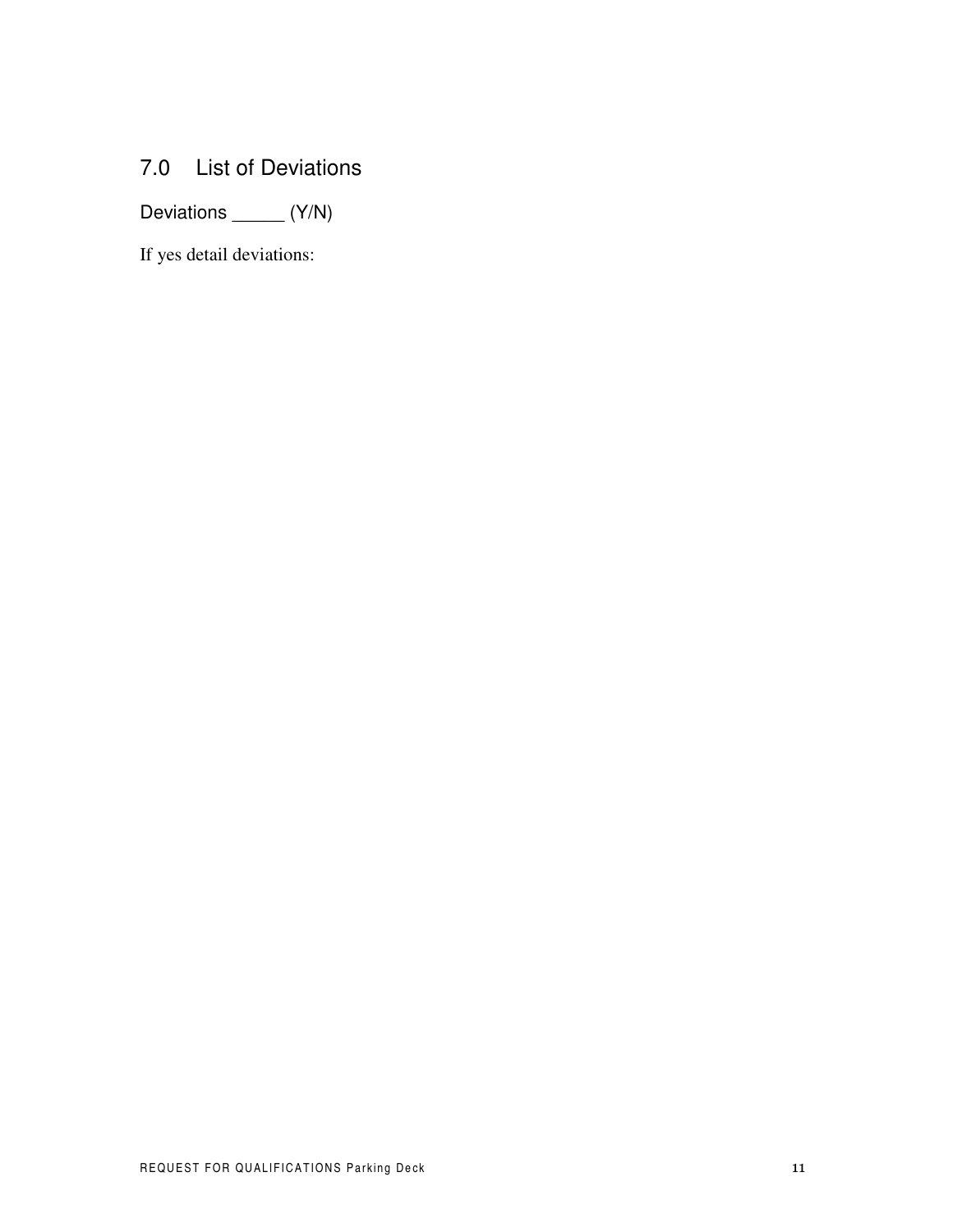## 8.0 **Installation work plan and schedule sheet**

The vendor is to supply a tentative work plan and schedule. This shall contain minimum down time for fuel station operations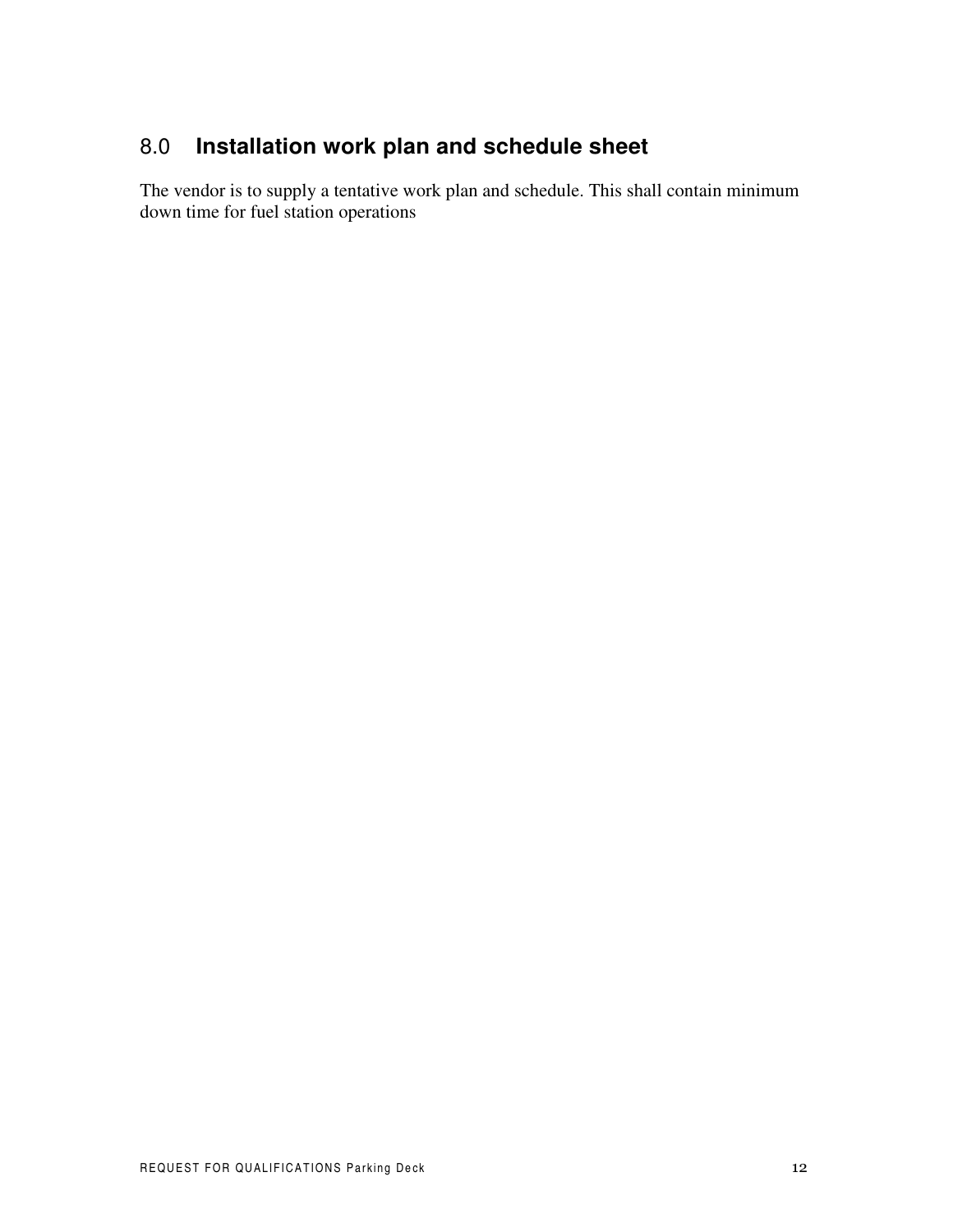#### $9.0$ **Terms and Conditions**

The successful vendor shall submit the following items within ten calendar days of written notification from the county of the proposal award:

- Proof the Vendor is an authorized corporation and is authorized to do business in  $\mathbf{r}$ the State of Georgia.
- Must obtain permits to install the generator and associated equipment.
- Contractor Affidavit under O.C.G.A. § 13-10-91(b)(1) E-Verify Form
- Written certification that the Vendor operates a drug-free workplace in accordance with O.C.G.A. 50-24-1 through 50-24-6 (form provided by county).
- Workman's Compensation Insurance documentation of at least \$1,000,000  $\mathbf{r}$
- Liability Insurance documentation of at least \$1,000,000
- Proof a licensed electrical contractor State of Georgia will performed or directly  $\mathbf{r}$ supervise necessary electrical work.
- There are no expressed or implied obligations for Gordon County to reimburse responding companies for any expenses incurred in preparing proposals in response to this bid.
- The county reserves the right to request clarifications regarding information submitted  $\blacksquare$ as well as request additional information from one or more parties submitting qualifications.
- By submitting qualifications, a party certifies that it has fully read and understood this bid, has reviewed the attached documents (if any), and has full knowledge of the nature, scope, quantity and quality of the work to be performed; the requirements of the products and services to be provided and the conditions under which the services are to be performed. Failure to do so will not relieve the successful proposing company of their obligation to enter into a contract and to completely perform the contract in strict accordance with this hid.
- No proposals may be withdrawn or revoked for a period of 60 days after date of opening.
- Ownership of all data, materials, and documentation prepared for and submitted in response  $\mathbf{r}$ to this bid shall belong exclusively to Gordon County and will be considered a public record and subject to public inspection in accordance with the Georgia Open Record Act, O.C.G.A. 50-18-70 et. seq. unless otherwise provided by law.
- $\blacksquare$ The Gordon County Board of Commissioners reserves the right to reject any or all proposals, call for new proposals, to waive any informalities in a proposals, and to select the qualified parties. The Gordon County Board of Commissioners reserves the right to accept, reject, and/or negotiate any and all proposals or parts of proposals deemed by the Board to be in the best interest of citizens of Gordon County.
- This bid shall be governed in all respects by the laws of the State of Georgia and the  $\blacksquare$ successful proposing parties shall comply with all applicable federal, state, and local laws and regulations.
- $\blacksquare$ By submitting their qualifications, all proposing parties certify that their proposals are made without collusion or fraud and that they have not offered or received any kickbacks or inducements from any other person or party in connection with their proposals, and that they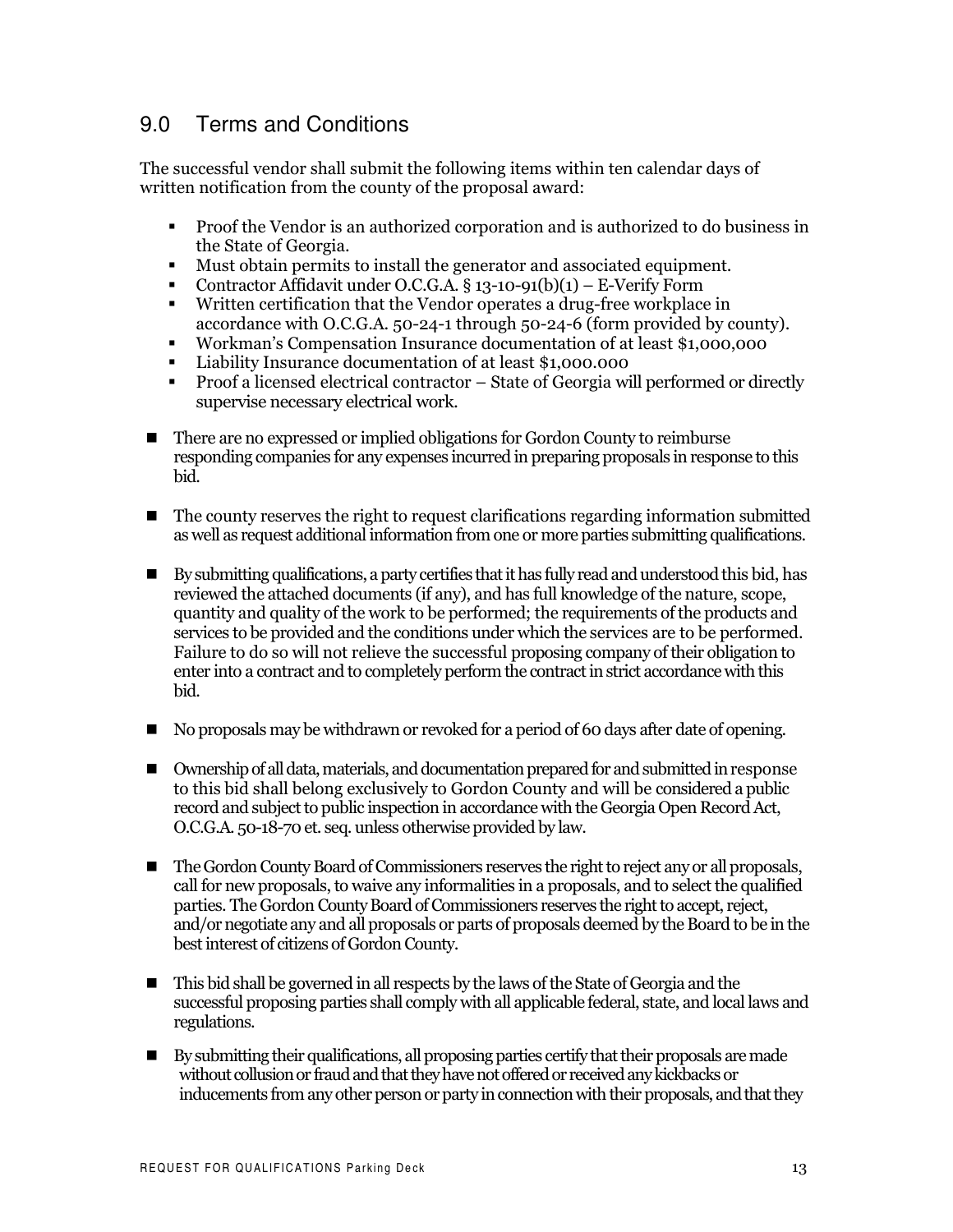have not conferred on any Gordon County employee having official responsibility for this procurement transaction of any payment, loan, subscription, advance, deposit of money, services, or anything of value of more than nominal value, present or promise, unless consideration of substantially equal or greater value was exchanged.

- The proposing parties specifically certify in submitting their proposals that they are not in  $\blacksquare$ violation of O.C.G.A. 16-10-2 and 16-10-22 for acts of bribery, and/or conspiracy in restraint of free and open competition in transactions with state or political subdivisions.
- $\blacksquare$ By submitting their qualifications, all proposing companies certify that they are not currently debarred from submitting bids or proposals on contracts by any agency of the State of Georgia and/or the federal government, nor are they an agent of any person or entity that is currently debarred from submitting bids on contracts by any agency of the State of Georgia or the federal government.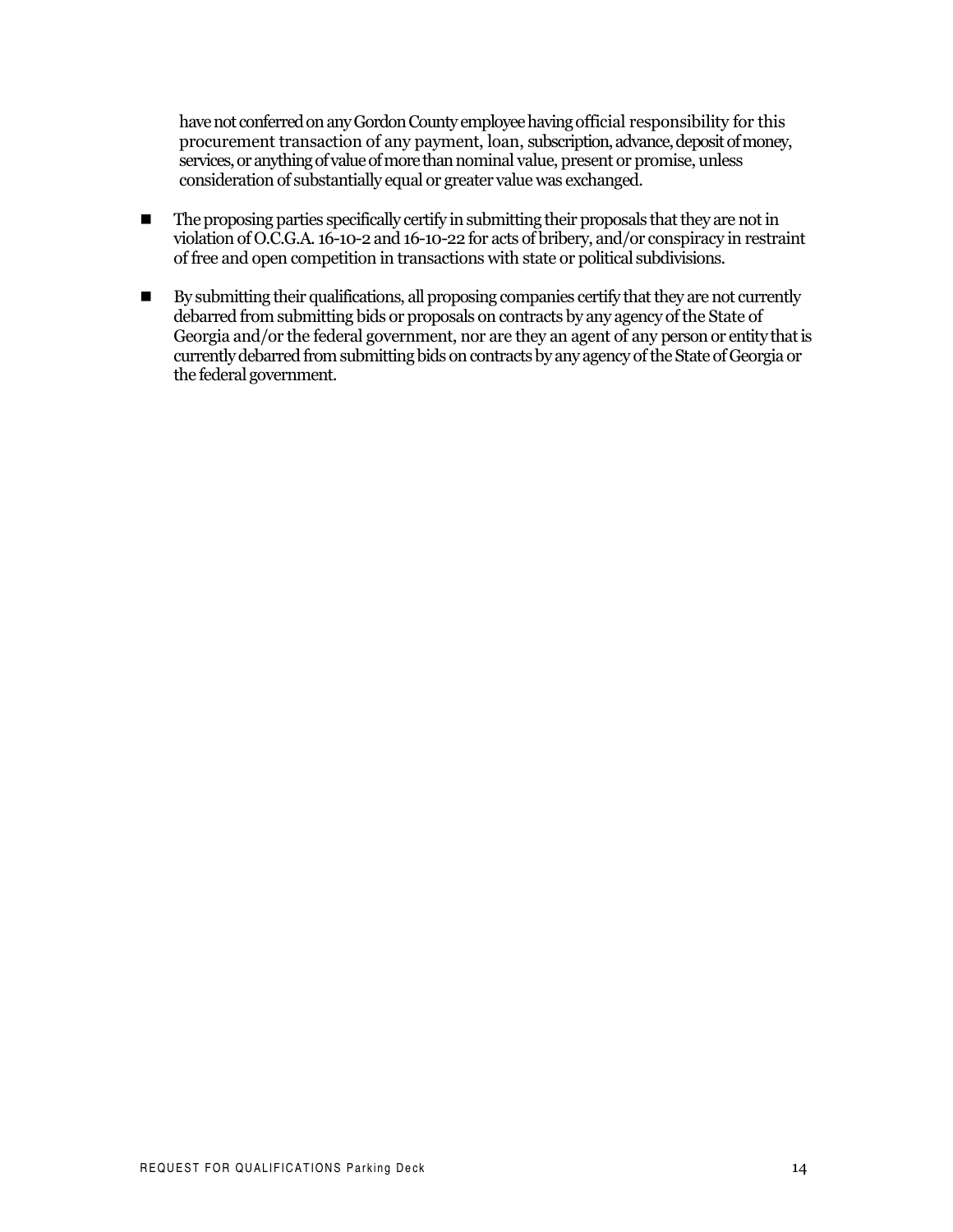### 10.0 Forms

#### *10.1 Acceptance of Terms of this Agreement*

Name of Proposer:

| <b>Contact Person:</b> |        |  |
|------------------------|--------|--|
| Address:               |        |  |
| City/State/Zip:        |        |  |
|                        | Fax:   |  |
| Authorized Signature   | Title: |  |
| Name Printed:          | Date:  |  |

It is agreed by the above signed proposer that the signature and submission of this proposal represents the proposer's acceptance of all terms, conditions, and requirements of the proposal specifications and, if awarded, the proposal will represent the agreement between the parties.

The proposer agrees that the cost of any work performed, materials furnished, services provided, or expenses incurred, which are not specifically delineated in the proposal documents, but which are incidental to the scope, intent, and completion of this contract, shall be deemed to have been included in the prices for the various items scheduled.